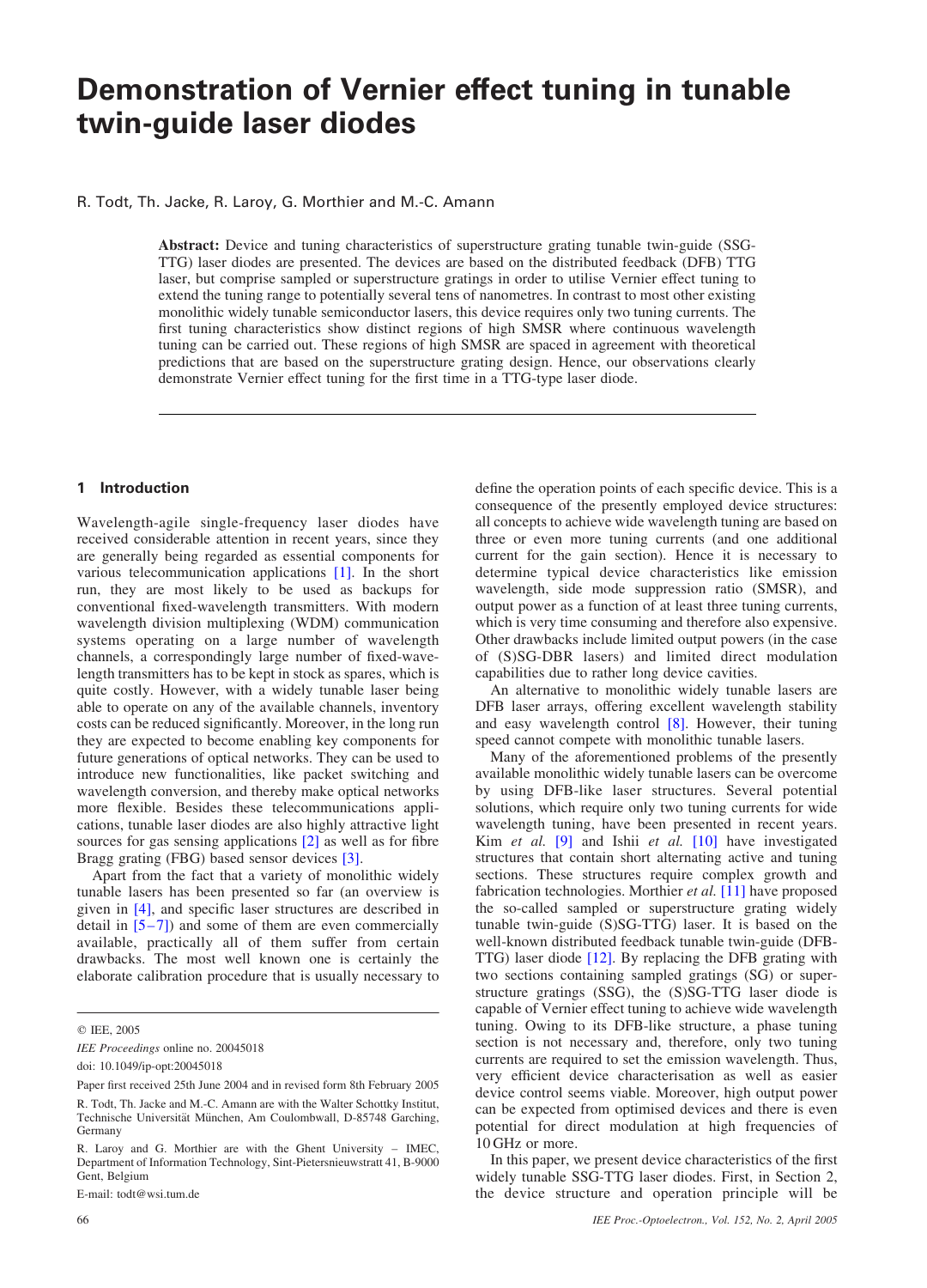explained. Section 3 will summarise the device fabrication and point out crucial fabrication steps with regard to the device performance. Section 4 will then focus on the lasing and tuning performance of the first devices, and finally conclusions will be drawn in Section 5.

# 2 Operation principle

A schematic drawing of an SSG-TTG laser diode is shown in Fig. 1. The TTG laser consists basically of two transversally integrated  $p$ -*n* heterojunctions that form the active and tuning regions. They are electrically decoupled by an n-InP separation layer and, therefore, can be biased independently from each other. Additionally, the  $n$ -InP separation layer is also the common  $n$ -contact of the active and tuning regions, which are contacted laterally. Current confinement in this structure is accomplished by laterally surrounding the active and tuning regions by  $p-n$ 

homojunctions (formed of high band-gap material). From an optical point of view, the device forms (in lateral and transverse directions) a singlemode waveguide. In order to ensure also longitudinal singlemode operation, a diffraction grating is employed. Hence, the emission wavelength is determined by the grating period and the effective refractive index of the waveguide. Tuning is now brought about by changing the effective index, either by carrier injection into the tuning region or by heating the device. While tuning due to carrier injection is commonly preferred over electrothermal tuning, it is important to note that either of these methods are suitable to achieve tuning and have been successfully employed [12].

In order to overcome the tuning limit that is imposed by the maximum achievable refractive index change  $(\Delta \lambda / \lambda =$  $\Delta n/n \sim 0.01$ , the Vernier effect is being employed in the widely tunable TTG. The tuning region is split up into two parts of approximately equal length and either SGs or SSGs



Fig. 1 Schematic drawing of SSG-TTG laser diode

a Longitudinal cross-section

 $b$  Transverse/lateral cross-section



Fig. 2 Calculated reflection spectra and cavity modes of SSG-TTG laser diode

a Reflection spectrum of tuning section 2

b Reflection spectrum of tuning section 1

c Product of both reflection spectra

d Cavity modes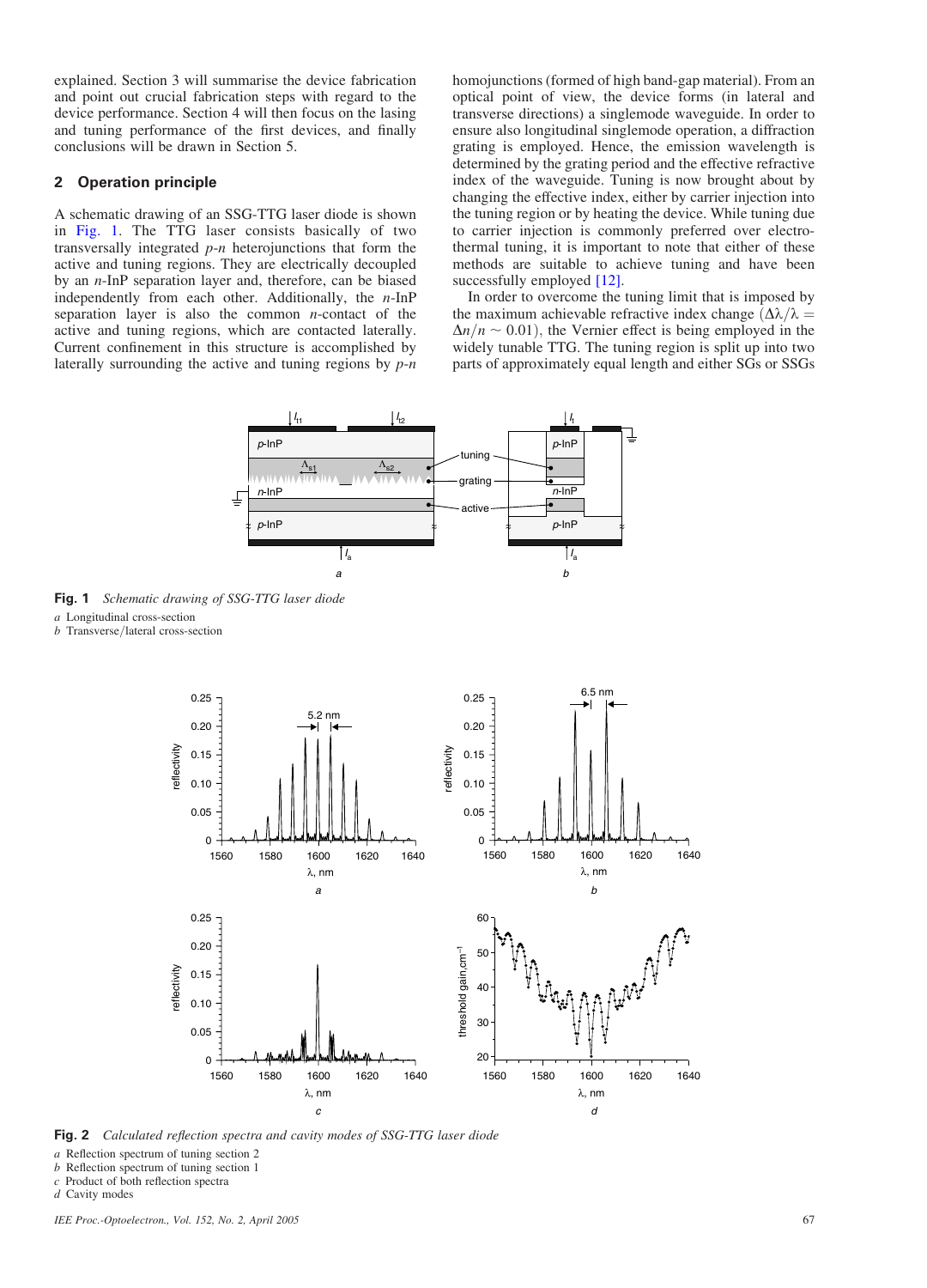are used as reflectors that provide comb-like reflection spectra [13, 14]. The gratings are designed in such a way, that the central Bragg wavelength is the same in both tuning sections. However, the reflection peak spacing, which is determined by the sampling or superstructure period  $\Lambda_s$ , is chosen slightly different.

Figures  $2a$  and b show examples of calculated reflection spectra of two SSGs that are similar to the ones employed in our devices. Lasing will occur at the wavelength where reflection peaks of both tuning sections line up best, which is at a wavelength of 1600 nm in the present example (Fig. 2c). Although considering reflection spectra is helpful in understanding the device principle, it is actually necessary to investigate the location of the cavity modes since a TTG laser is a DFB-like structure. Hence, also the same considerations regarding facet reflections and phase shifts apply to the SSG-TTG laser as for the DFB laser. Figure  $2d$  shows the cavity modes of a widely tunable TTG, assuming a  $\pi$  phase shift between the tuning sections. As can be clearly seen, a high degree of side mode suppression can be obtained owing to the large difference in threshold gain of the main mode and the strongest side mode.

Tuning can be carried out in two different ways. By varying both tuning currents simultaneously such that the overlapping pair of reflection peaks keeps lined up, continuous tuning is obtained. Alternatively, larger wavelength jumps are achieved by keeping one tuning current fixed and changing the other one. In this case only little tuning is necessary to line up another pair of reflection peaks. This so-called Vernier effect tuning is crucial to extend the tuning range of the TTG laser.

## 3 Fabrication

The device is based on the GaInAsP/InP material system For the material growth, four chemical beam epitaxy (CBE) growth steps have been employed. SEM images of a finished SSG-TTG laser are shown in Fig. 3.

The fabrication starts with the growth of the active region and the n-InP separation layer. A strained layer multiquantum well (SL-MQW) with photoluminescence (PL) peak at  $1.56 \mu m$  is used as the active region. The MQW consists of five 7 nm-thick GaInAsP wells that are separated by 9 nm-thick barrier layers (GaInAsP with  $\lambda_g = 1.24 \text{ }\mu\text{m}$ ). The MQW is embedded in a separate confinement



active and tuning region

Fig. 3 SEM images of finished SSG-TTG laser chip Dashed white lines in lower image indicate position of InP  $p$ -n homojunctions

heterostructure (SCH) that consists of GaInAsP layers with  $\lambda_g = 1.24 \,\mu\text{m}$  and  $\lambda_g = 1.1 \,\mu\text{m}$ .

Subsequently, gratings are defined by e-beam lithography and are etched  $\sim$  40 nm deep into the 80 nm-thick *n*-InP separation layer. The superstructure periods  $(\Lambda_{s1}, \Lambda_{s2})$  were chosen such that a reflection peak spacing of 5.2 and 6.5 nm was obtained. The gratings are then overgrown with a 180 nm-thick bulk GaInAsP tuning layer ( $\lambda_g = 1.35 \text{ }\mu\text{m}$ ). Stripe mesas are defined in a dielectric mask and transferred into the semiconductor by reactive ion etching (RIE), resulting in  $1.5 \mu$ m-broad and  $0.7 \mu$ m-deep mesas. The mesas, which are still capped by the dielectric mask, are then laterally embedded with *n*-InP ( $N_D \sim 2 \times 10^{18}$  cm<sup>-3</sup>) by a selective area growth step. After that, the  $p$ -cladding is grown in another selective area growth step. Finally passivation and metallisations are applied to finish the device. After fabrication, 600 µm-long devices have been cleaved and the facets were AR-coated by a quarter-wave  $Al_2O_3$  film.

Crucial for the performance of the device is the quality of the numerous regrowth interfaces. These coincide also with the  $p-n$  interfaces of the  $p-n$  homojunctions (indicated as dashed white lines in Fig. 3), which are relevant for the current confinement in this structure. Hence any surface contamination or crystal damage leads to strongly increased recombination at the InP  $p$ -n homojunctions. This essentially deteriorates the current confinement of the device structure. Thus, carrier injection into the active or tuning region becomes less efficient and, additionally, heat is generated in close proximity to the buried ridge. At this point it should be noted that tuning due to carrier injection decreases the emission wavelength whereas electrothermal tuning increases the emission wavelength. Since these two tuning mechanisms counteract, it solely depends on their ratio whether the device shows an increase or decrease of the emission wavelength with increasing tuning current. Analysis of test structures has shown that severe leakage currents are present in our devices and, hence, electrothermal tuning dominates.

Further investigations have shown that the poor interface quality, which causes the leakage currents, is mainly an issue of devices that are overgrown in CBE. Although good interface quality can also be obtained using CBE, reproducibility appears to be the main challenge. First experiments, using metal-organic vapour phase epitaxy (MOVPE) for the overgrowth steps, suggest that interfaces of high quality are regularly obtained by MOVPE and adequate current confinement should be achievable in future device generations.

### 4 Lasing and tuning characteristics

In the following, data from a  $1.5 \mu$ m-broad and 600  $\mu$ mlong device will be presented For characterisation, the laser was mounted junction-side up on a Cu heatsink, which was kept at a temperature of  $20^{\circ}$ C during all measurements.

Light-current and voltage-current characteristics of an SSG-TTG laser are shown in Fig. 4. The lasing threshold is reached at a current of 18 mA and a voltage of 0.89 V. During this measurement, the tuning sections were left unbiased. A maximum fibre-coupled output power of 6 mW is obtained at an active region current of 100 mA. The saturation of the output power at currents above 50 mA is due to the onset of leakage currents over the  $p-n$ homojunction. Figures 5–7 show the behaviour of the emission wavelength, the SMSR and the fibre-coupled output power as functions of the two tuning currents. During the measurement of these tuning characteristics, the active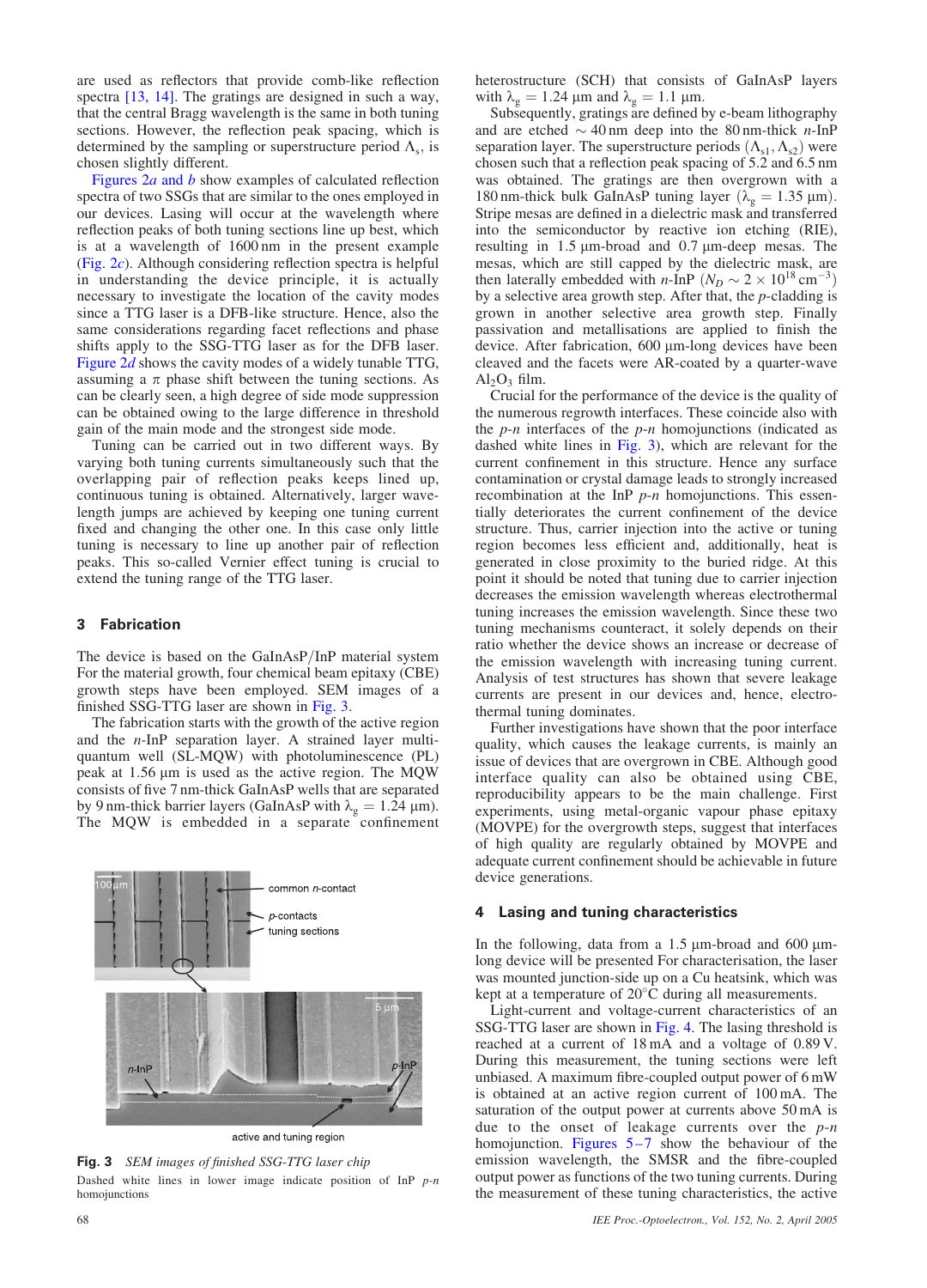

Fig. 4 L-I and V-I characteristics

region current was kept constant at 60 mA. As can be seen from the plot of the emission wavelength, the central reflection peaks of the superstructure gratings are located at around 1590–1600 nm. Compared to the PL peak of the active region ( $\sim$ 1560 nm), an unintentional detuning of the grating reflection spectra towards longer wavelength becomes apparent. Furthermore it can be seen that there are several bands, also referred to as supermodes (which can be more easily recognised by identifying the regions of high SMSR), where continuous tuning can be carried out by varying both tuning currents simultaneously. Within these supermodes, the emission wavelength is shifting towards longer wavelength, which is characteristic for the electrothermal tuning. In contrast, by increasing only one tuning current distinct wavelength jumps occur, because another pair of reflection peaks becomes lined up. In the case of increasing  $I_{12}$ , these jumps take place towards shorter wavelength. The magnitude of these wavelength jumps is about 5.0 nm, which is in close agreement with the theoretically predicted 5.2 nm. Alternatively, by increasing only  $I_{11}$ , jumps towards longer wavelength would be expected. However, starting from the supermode at around 1600 nm, which already requires some tuning of  $I_{t1}$ , first a rather large wavelength jump of 13.2 nm towards shorter wavelength is observed. From there onward, jumps towards longer wavelength are observed as expected. Presumably owing to the strong detuning of the grating and the gain maximum, there is not enough gain available to support lasing at wavelengths even longer than 1600 nm. Therefore, a jump occurs to the short wavelength side of the



Fig. 5 Tuning behaviour of emission wavelength The various supermodes can be most easily recognised by identifying the regions of high SMSR in Fig. 6. The dashed line indicates the tuning curve shown in Fig. 8



Fig. 6 Tuning behaviour of SMSR

The regions of high SMSR (i.e.  $>30$  dB) characterise the various supermodes. The dashed line indicates the tuning curve shown in Fig. 8

superstructure grating and then the Vernier effect tuning proceeds towards longer wavelength again.

It is also worth noting that stable singlemode operation requires some tuning. Since a phase shift has not been incorporated in the present devices, the modal spectrum is degenerate in the untuned and symmetrically tuned case. Hence, some tuning current has to be applied in order to lift the degeneracy and obtain stable singlemode operation.

The evolution of the emission wavelength and the SMSR along the tuning curve that is indicated in Figs. 5 and 6 as a dashed line is shown Fig. 8. Distinct wavelength plateaus with high SMSR  $({\sim}40 \text{ dB})$  are clearly observable. These are separated by the aforementioned 5.0 nm spacing. The irregular behaviour between  $I_{12} = 20$  and 60 mA is within the region, where both tuning regions are more or less equally tuned, resulting in a degenerate modal spectrum that prevents proper singlemode emission at 1594 nm.

Typically, the SMSR (Fig. 6) is significantly above 30 dB in regions where continuous tuning is carried out and two reflection peaks are perfectly lined up. The highest SMSR observed is around 47 dB. The various supermodes are separated by regions with low SMSR, which is the position where another pair of reflections peaks becomes lined up and large wavelength jumps occur. A typical optical emission spectrum at an operation point with moderate



Fig. 7 Tuning behaviour of output power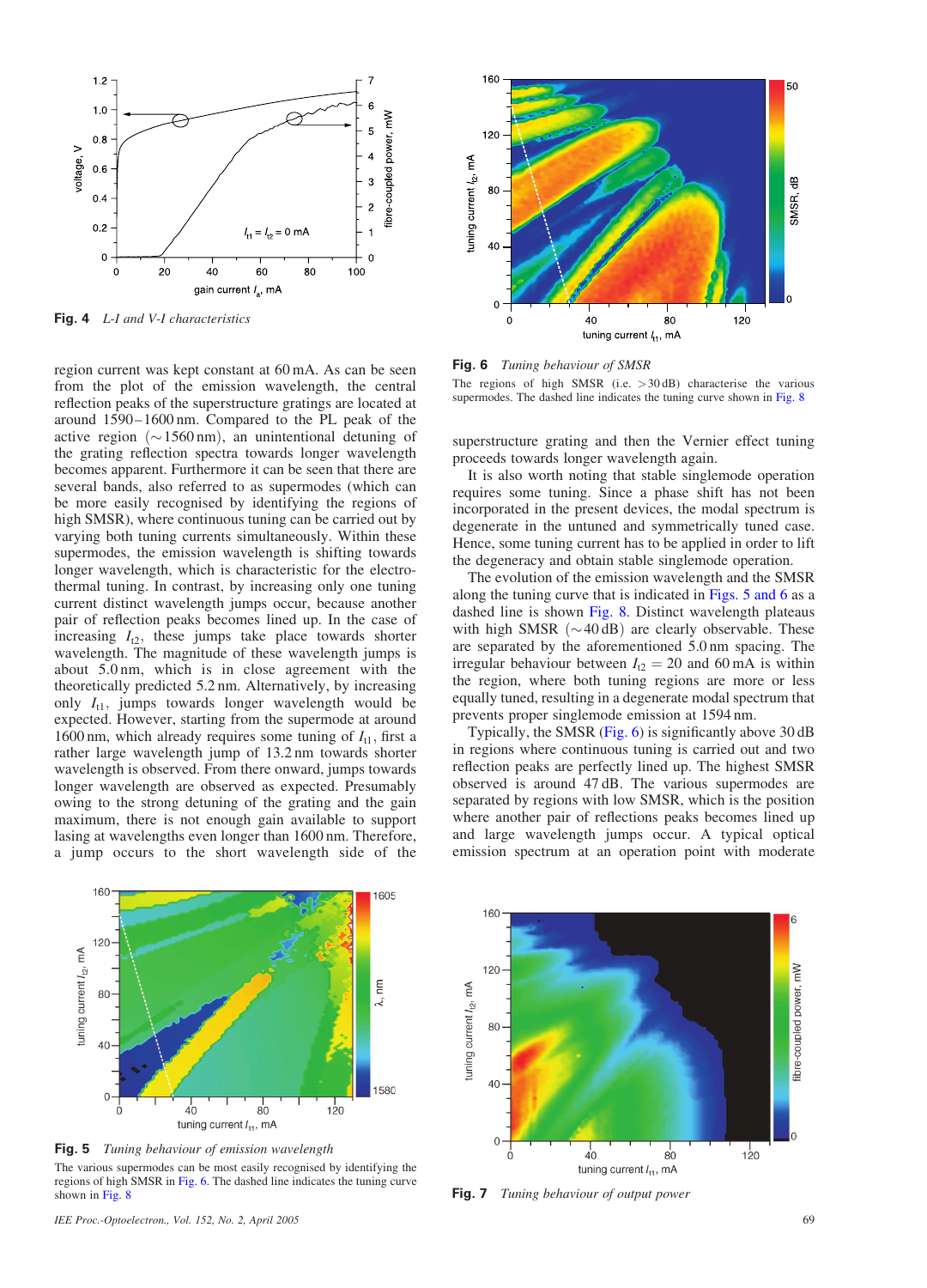

Fig. 8 Behaviour of emission wavelength and SMSR along exemplary tuning curve indicated in Figs. 5 and 6

SMSR is shown in Fig. 9. The spectrum clearly shows that the SMSR is limited by reflections from the non-vanishing overlap of neighbouring reflection peaks and not by adjacent cavity modes. This situation is typical for widely tunable lasers that employ the Vernier effect.

The variation of the fibre-coupled power during tuning is shown in Fig. 7. Highest values are around 5.6 mW. As can be expected, the output power decreases with increasing tuning currents. The regions of perfectly lined up reflections peak not only shows best SMSR, but also the output power is highest there. The maximum output power is comparable to prior reports on DFB-TTG laser diodes [12, 15]. However, one should note that substantially higher output power levels above 20 mW are achievable with optimised devices [15].

The regions, where the SSG-TTG laser operates singlemoded (i.e. SMSR>30 dB) and has an output power in excess of 0.5 mW, make up about 6.5 nm. Figure 10 shows the SMSR as well as both tuning currents  $I_{t1}$  and  $I_{t2}$  against wavelength. This graph has been created using the dataset of Figs. 5–7. It can be observed how the wavelength increases with increasing tuning currents within each supermode. The largest wavelength change within one supermode, which also corresponds to the maximum continuous tuning range of the device, amounts to  $\sim$  2 nm. The fact that the emission wavelength can be tuned continuously without observing any strong decrease in the SMSR over a wavelength range that is significantly larger than the cavity mode spacing  $(\sim 0.6 \text{ nm})$ , confirms the theoretical prediction that a phase tuning section is not necessary. Different supermodes are most easily recognised by a different ratio of  $I_{t1}$  and  $I_{t2}$ . It is worth noting that the tuning currents vary regularly within



Fig. 9 Typical optical emission spectrum



#### 5 Conclusions

We have presented experimental results from the first SSG-TTG laser diodes. The tuning characteristics show distinct regions of high SMSR, where continuous wavelength tuning can be carried out. These supermodes are spaced in agreement with theoretical predictions that are based on the superstructure grating design. Hence, the observations clearly demonstrate Vernier effect tuning for the first time in a TTG laser diode. The continuous tuning range of  $\sim$  2 nm was enhanced by a factor of  $\sim$  4. However, owing to the small continuous tuning range of the devices, the overall tuning range is significantly smaller than the one of state-ofthe-art widely tunable lasers and improvements in the device fabrication, i.e. of the growth interface quality, are required to extend the tuning range to several tens of nanometers. In agreement with theoretical predictions, a phase tuning section, commonly required in longitudinally integrated devices in order to adjust the cavity mode position, was demonstrated not to be necessary in the SSG-TTG laser diode. Therefore, only two tuning currents are required to achieve wide wavelength tuning.

### 6 Acknowledgments

This work has been funded by the European Union via the Information Society Technologies (IST) project



**Fig. 10** SMSR ( $\circ$ ) and tuning currents  $I_{t1}(\square)$  and  $I_{t2}(+)$  against emission wavelength

The solid black lines at the bottom are shown in order to make the accessible wavelength range more readily identifiable

each supermode. The lines at the bottom of the graph are shown in order to indicate the overall accessible wavelength range of 6.5 nm. A further extension of the overall tuning range to 8.5 nm is achieved by increasing the gain current from 60 mA to 100 mA.

The overall tuning range is substantially smaller than that of other Vernier tunable lasers. It is, nevertheless, significantly larger than its continues tuning range, which is only tunable by about 2 nm and, hence, a tuning enhancement by a factor of 4 is obtained. The small continuous tuning range is severely limiting the overall tuning performance and is mainly due to the inefficient electrothermal tuning of the device. Significant improvements can be expected by improving the quality of the regrowth interfaces as discussed in the preceding Section. A continuous tuning range of 6–7 nm can be expected from devices with good current confinement. Along with the tuning enhancement by means of the Vernier effect that has been demonstrated, an overall tuning range of above 30 nm can be achieved.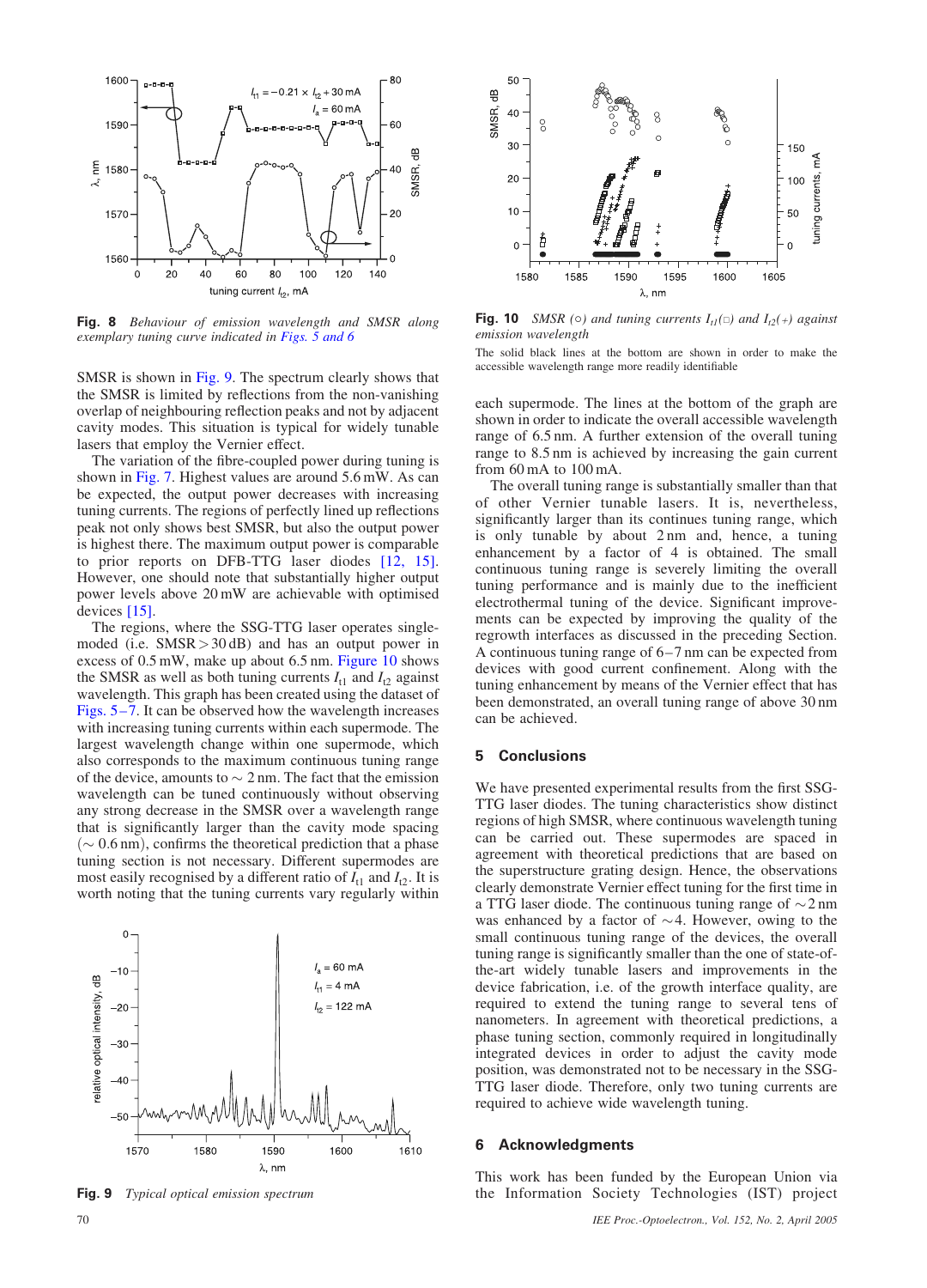IST-2000-28244 'NEWTON'. R. Laroy acknowledges the Institute for the Promotion of Innovation by Science and Technology in Flanders (IWT) for a specialisation grant. The authors wish to thank J. Grottenthaler for providing technical assistance during epitaxial growth and device fabrication.

#### 7 References

- 1 Coldren, L.A.: 'Monolithic tunable diode lasers', IEEE J. Sel. Top. Quantum Electron., 2000, 6, (6), pp. 988–998 2 Upschulte, B.L., Sonnenfroh, D.M., and Allen, M.G.: 'Measurements of
- $CO$ ,  $CO<sub>2</sub>$ ,  $H<sub>2</sub>O$  in room-temperature and combustion gases by use of broadly current-tuned multisection InGaAsP diode laser', *Appl. Opt.*, 1999, **38**, (9), pp. 1506–1512<br>3 Chan, C.C., Jin, W., Ho, H.L., and Demokan, M.S.: 'Performance analysis of a time-division-multiplexed fiber Bragg gra
- 
- by use of a tunable laser source', *IEEE J. Sel. Top. Quantum Electron.*, 2000, **6**, (5), pp. 741–749<br>4 Amann, M.-C., and Buus, J.: 'Tunable laser diodes' (Artech House, Norwood, USA, 1998)
- 5 Jayaraman, V., Heimbuch, M.E., Coldren, L.A., and DenBaars, S.P.: 'Widely tunable continuous-wave InGaAsP/InP sampled grating
- lasers', *Electron. Lett.*, 1994, **30**, (18), pp. 1492–1494<br>6 Wesström, J.-O., Hammerfeldt, S., Buus, J., Silijan, R., Laroy, R., and<br>de Vries, H.: 'Design of a widely tunable modulated grating Y-branch laser using the additive vernier effect for improved super-mode selection'. Proc. of 18th Int. Semiconductor Laser Conf. (ISLC), Garmisch, Germany, 2002
- 7 Reid, D.J.C., Robbins, D.J., Ward, A.J., Whitbread, N.D., Williams, P.J., Busico, G., Carter, A.C., Wood, A.K., Carr, N., Asplin, J.C.,

Kearley, M.Q., Hunt, W.J., Brambley, D.R., and Rawsthorne, J.R.: 'A novel broadband DBR laser for DWDM networks with simplified quasidigital wavelength selection'. Proc. of Optical Fiber Communication (OFC) Conf., Anaheim, USA, 2002

- 8 Hatakeyama, H., Naniwae, K., Kudo, K., Suzuki, N., Sudo, S., Ae, S., Muroya, Y., Yashiki, K., Satoh, K., Morimoto, T., Mori, K., and Sasaki, T.: 'Wavelength-selectable microarray light sources for S-, C-, and Lband WDM systems', IEEE Photonics Technol. Lett., 2003, 15, (7), pp. 903–905
- 9 Kim, S., Chung, Y., Oh, S.-H., and Park, M.-H.: 'Design and analysis of widely tunable sampled grating DFB laser diode integrated with sampled grating distributed Bragg reflector', IEEE Photonics Technol. Lett., 2004,  $16$ , (1), pp.  $15-17$
- 10 Ishii, H., Kondo, Y., Kano, F., and Yoshikuni, Y.: 'A tunable distributed amplification DFB laser diode (TDA-DFB-LD)', IEEE Photonics Technol. Lett., 1998, 10, (1), pp. 30–32
- 11 Morthier, G., Moeyersoon, B., and Baets, R.: 'A  $\lambda$ /4-shifted sampled or superstructure grating widely tunable twin-guide laser', IEEE Photonics Technol. Lett., 2001, 13, (10), pp. 1052-1054
- 12 Wolf, T., Illek, S., Rieger, J., Borchert, B., and Amann, M.-C.: 'Tunable twin-guide (TTG) distributed feedback (DFB) laser with over 10 nm continuous tuning range', Electron. Lett., 1993, 29, (24), pp. 2124-2125
- 13 Jayaraman, V., Chuang, Z.-M., and Coldren, L.A.: 'Theory, design, and performance of extended tuning range semiconductor lasers with sampled gratings', IEEE J. Quantum Electron., 1993, 29, (6), pp. 1824–1834
- 14 Ishii, H., Tohmori, Y., Tamamura, T., and Yoshikuni, Y.: 'Superstructure grating (SSG) for broadly tunable DBR lasers', IEEE Photonics Technol. Lett., 4, (4), pp. 393–395
- 15 Schmidt, B., Illek, S., Gessner, R., and Amann, M.-C.: 'Design and realization of a buried-heterostructure tunable-twin-guide laser diode with electrical blocking regions', IEEE J. Quantum Electron., 1999, 35, (5), pp. 794–802